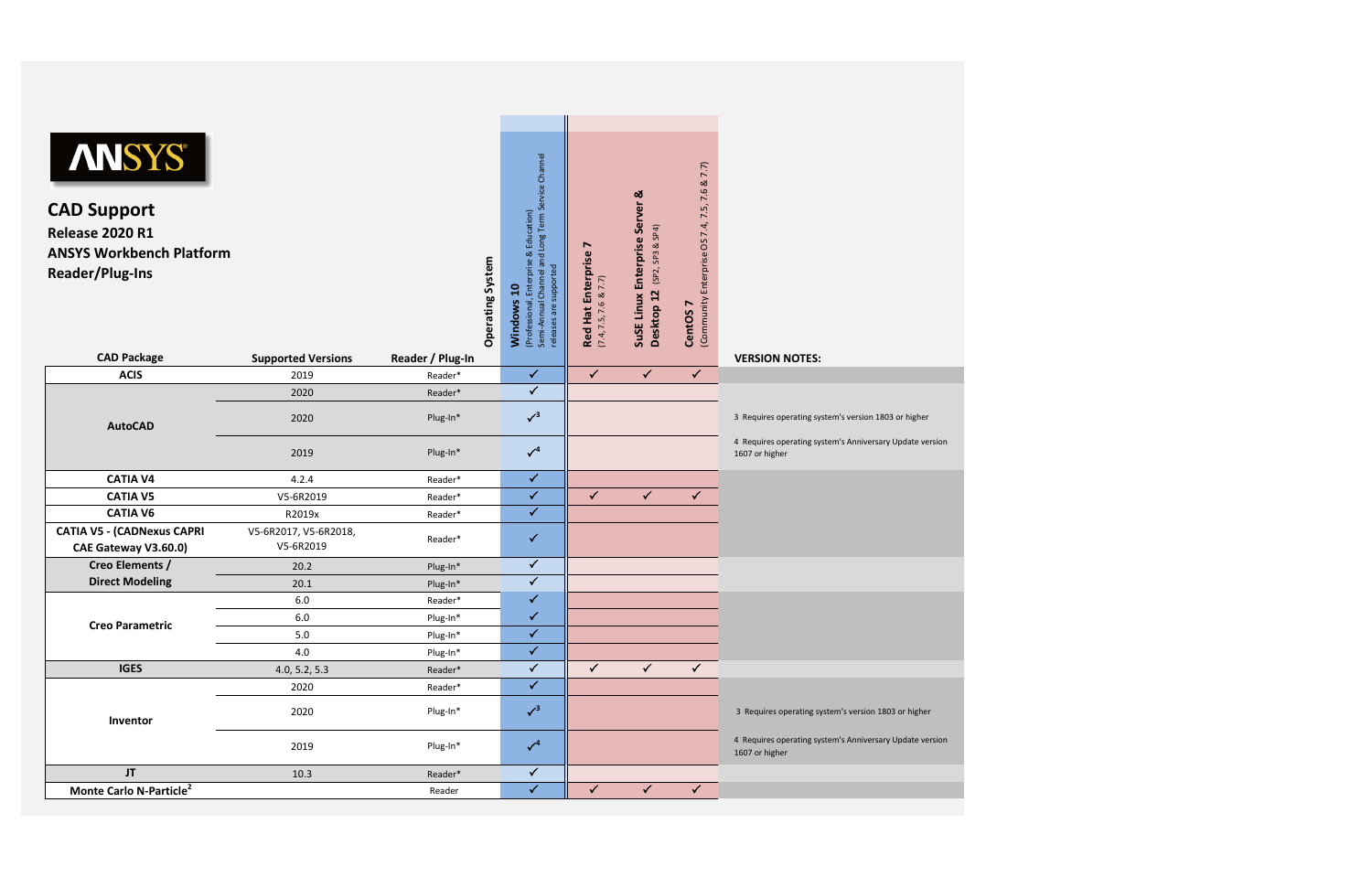|                         |                   | Operating System | (Professional. Enterprise & Education)<br>Semi-Annual Channel and Long Term Service Channel<br>releases are supported<br>Windows 10 | $\blacktriangleright$<br><b>Red Hat Enterprise</b><br>(7.4, 7.5, 7.6 & 7.7) | SuSE Linux Enterprise Server &<br>Desktop 12 (SP2, SP3 & SP4) | (Community Enterprise OS 7.4, 7.5, 7.6 & 7.7)<br>CentOS <sub>7</sub> |                                   |
|-------------------------|-------------------|------------------|-------------------------------------------------------------------------------------------------------------------------------------|-----------------------------------------------------------------------------|---------------------------------------------------------------|----------------------------------------------------------------------|-----------------------------------|
|                         | 1847              | Reader*          | $\overline{\checkmark}$                                                                                                             |                                                                             |                                                               |                                                                      |                                   |
| <b>NX</b>               | 1872              | Plug-In*         | $\checkmark$                                                                                                                        |                                                                             |                                                               |                                                                      |                                   |
|                         | 1847              | Plug-In*         | $\checkmark$                                                                                                                        |                                                                             |                                                               |                                                                      |                                   |
|                         | 12.0 <sup>5</sup> | Plug-In*         | $\checkmark$                                                                                                                        | $\checkmark$                                                                | $\checkmark$                                                  |                                                                      | 5 Not supported with ANSYS Fluent |
| Parasolid               | 30.0              | Reader*          | $\checkmark$                                                                                                                        | $\checkmark$                                                                | $\sqrt{2}$                                                    | $\checkmark$                                                         |                                   |
| <b>Rhinoceros</b>       | v6.0              | Reader*          | $\checkmark$                                                                                                                        |                                                                             |                                                               |                                                                      |                                   |
| SketchUp                | V2018             | Reader*          | $\checkmark$                                                                                                                        |                                                                             |                                                               |                                                                      |                                   |
|                         | 2019              | Reader*          | $\overline{\checkmark}$                                                                                                             |                                                                             |                                                               |                                                                      |                                   |
| <b>Solid Edge</b>       | 2020              | Plug-In*         | $\overline{\checkmark}$                                                                                                             |                                                                             |                                                               |                                                                      |                                   |
|                         | 2019              | Plug-In*         | $\overline{\checkmark}$                                                                                                             |                                                                             |                                                               |                                                                      |                                   |
|                         | 2019              | Reader*          | $\checkmark$                                                                                                                        |                                                                             |                                                               |                                                                      |                                   |
| <b>SOLIDWORKS</b>       | 2019              | Plug-In*         | $\overline{\checkmark}$                                                                                                             |                                                                             |                                                               |                                                                      |                                   |
|                         | 2018              | Plug-In*         | $\checkmark$                                                                                                                        |                                                                             |                                                               |                                                                      |                                   |
| SpaceClaim <sup>1</sup> | 2020              | Plug-In          | $\checkmark$                                                                                                                        |                                                                             |                                                               |                                                                      |                                   |
| <b>STEP</b>             | AP203, AP214      | Reader*          | $\checkmark$                                                                                                                        | $\checkmark$                                                                | $\checkmark$                                                  | $\checkmark$                                                         |                                   |

**Package Footnotes:**

1 Not supported for ICEM CFD \* Includes support using Workbench Readers for ICEM-CFD 2 Support limited to DesignModeler

**Reader / Plug-In Footnotes:**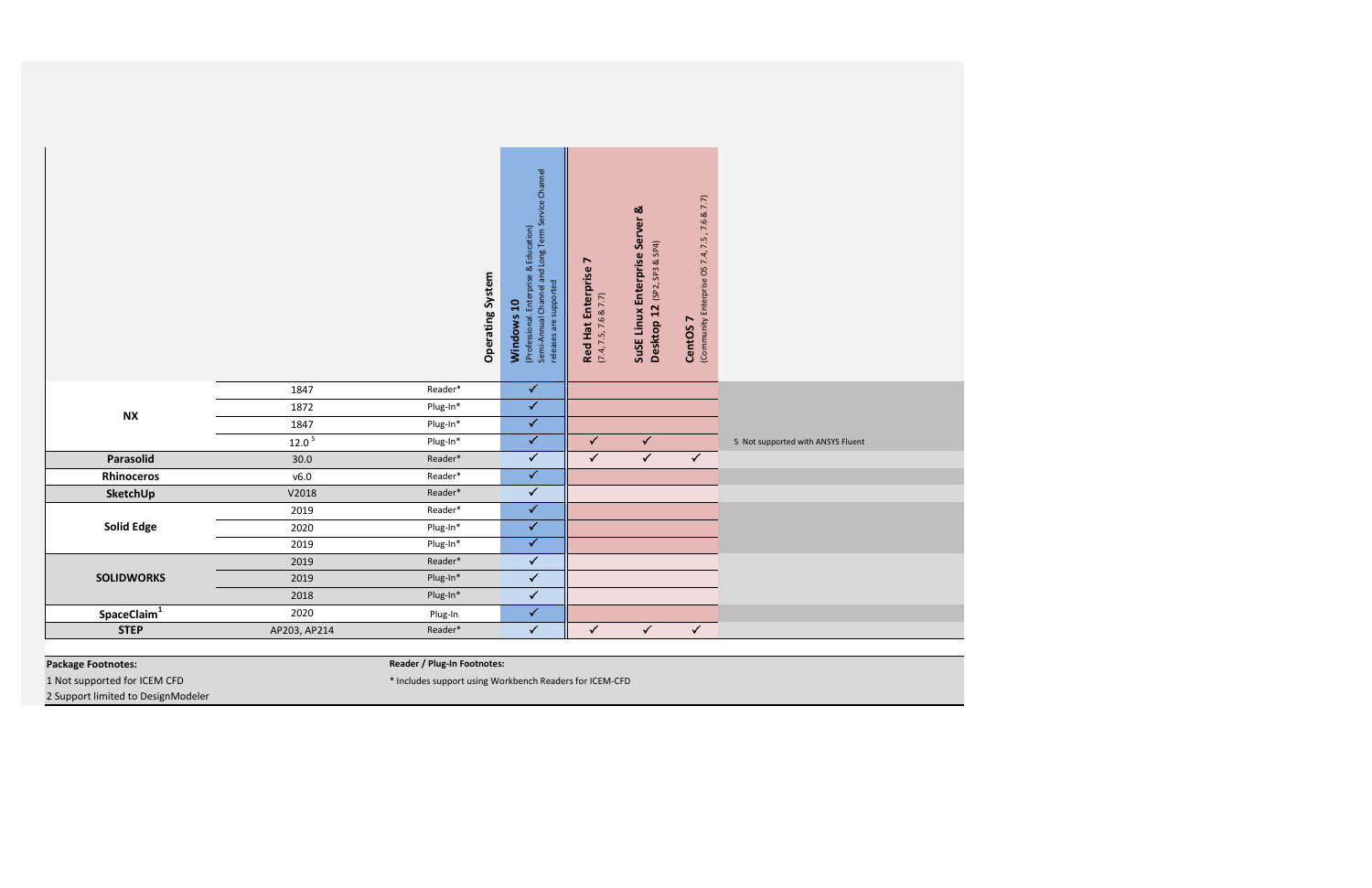| <b>ANSYS®</b><br><b>CAD Support</b><br><b>Release 2020 R1</b><br><b>ANSYS ICEM CFD</b><br><b>Direct Interface Support</b> |                           |        | Long Term Service Channel<br>Education)<br>$\infty$<br>Semi-Annual Channel and<br><b>Operating System</b><br>Enterprise<br>supported<br>$\overline{a}$<br>Windows<br>(Professional.<br>are<br>releases | $\blacksquare$<br><b>Red Hat Enterprise</b><br>(7.4, 7.5, 7.6 & 7.7) | Server &<br>(SP2, SP3 & SP4)<br>SuSE Linux Enterprise<br>Desktop 12 | 7.7)<br>$\propto$<br>7.6<br>(Community Enterprise OS 7.4, 7.5,<br>CentOS <sub>7</sub> |                       |  |
|---------------------------------------------------------------------------------------------------------------------------|---------------------------|--------|--------------------------------------------------------------------------------------------------------------------------------------------------------------------------------------------------------|----------------------------------------------------------------------|---------------------------------------------------------------------|---------------------------------------------------------------------------------------|-----------------------|--|
| <b>CAD Package</b>                                                                                                        | <b>Supported Versions</b> | Reader |                                                                                                                                                                                                        |                                                                      |                                                                     |                                                                                       | <b>VERSION NOTES:</b> |  |
| <b>ACIS</b>                                                                                                               | 18.0.1                    | Reader |                                                                                                                                                                                                        | $\checkmark$                                                         | $\checkmark$                                                        | $\checkmark$                                                                          |                       |  |
| <b>CATIA V4</b>                                                                                                           | 4.2.4                     | Reader | $\checkmark$                                                                                                                                                                                           | $\checkmark$                                                         | $\checkmark$                                                        | $\checkmark$                                                                          |                       |  |
| <b>DWG</b>                                                                                                                |                           | Reader | $\sqrt{1}$                                                                                                                                                                                             | $\checkmark$                                                         | $\checkmark$                                                        | $\checkmark$                                                                          |                       |  |
| <b>GEMS</b>                                                                                                               |                           | Reader | $\checkmark$                                                                                                                                                                                           | $\checkmark$                                                         | $\checkmark$                                                        | $\checkmark$                                                                          |                       |  |
| IDI                                                                                                                       | MS 8/9                    | Reader | $\checkmark^1$                                                                                                                                                                                         |                                                                      |                                                                     |                                                                                       |                       |  |
| <b>IGES</b>                                                                                                               | 4.0, 5.2, 5.3             | Reader | $\checkmark^1$                                                                                                                                                                                         | $\checkmark$                                                         | $\checkmark$                                                        | $\checkmark$                                                                          |                       |  |
| Parasolid                                                                                                                 | 30.0                      | Reader | $\checkmark^1$                                                                                                                                                                                         | $\checkmark$                                                         | $\checkmark$                                                        | $\checkmark$                                                                          |                       |  |
| Plot3d                                                                                                                    |                           | Reader | $\checkmark$                                                                                                                                                                                           |                                                                      |                                                                     |                                                                                       |                       |  |
| <b>Rhinoceros</b>                                                                                                         |                           | Reader | $\checkmark$                                                                                                                                                                                           | $\checkmark$                                                         | $\checkmark$                                                        | $\checkmark$                                                                          |                       |  |
|                                                                                                                           | AP203, AP214              | Reader | $\sqrt{1}$                                                                                                                                                                                             | $\checkmark$                                                         | $\checkmark$                                                        | $\checkmark$                                                                          |                       |  |
| <b>STEP</b>                                                                                                               |                           |        |                                                                                                                                                                                                        |                                                                      |                                                                     |                                                                                       |                       |  |
| <b>STL</b>                                                                                                                |                           | Reader | $\checkmark^1$                                                                                                                                                                                         | $\checkmark$                                                         | $\checkmark$                                                        | $\checkmark$                                                                          |                       |  |



## **CAD Support Release 2020 R1 ANSYS ICEM CFD**

| <b>Product Footnotes:</b>       |
|---------------------------------|
| 1 Requires supplemental install |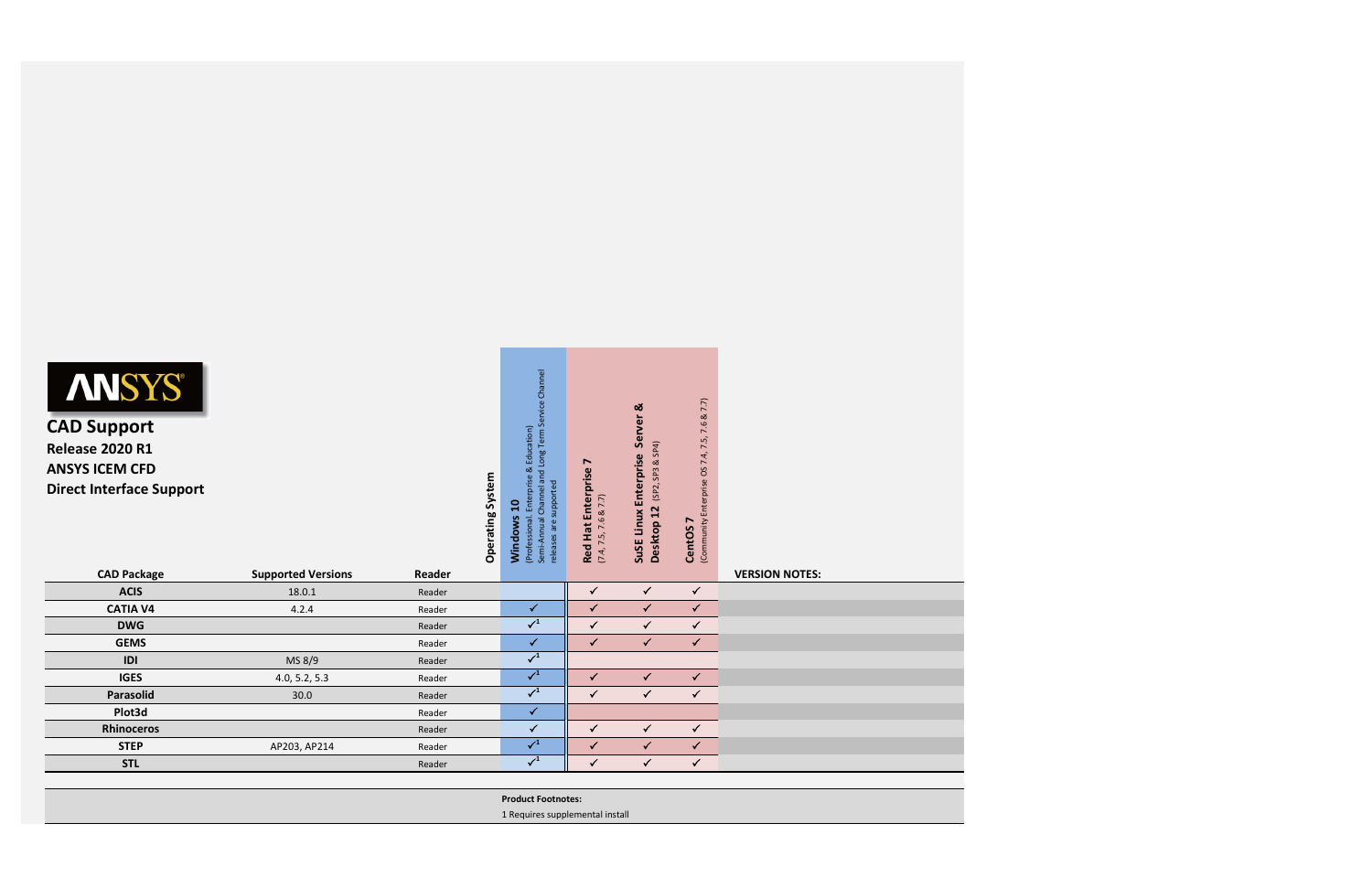| <b>ANSYS®</b><br><b>CAD Support</b><br><b>Release 2020 R1</b><br><b>Optical (ANSYS SPEOS for CAD Integration)</b> |                           | Operating System | Windows 10   | <b>Red Hat Enterprise 7</b><br>(7.4, 7.5, 7.6 & 7.7) | ಷ<br><b>Enterprise Server</b><br>SP3 & SP4)<br>(SP2,<br>Desktop 12<br>SuSE Linux | (Community Enterprise OS 7.4, 7.5, 7.6 & 7.7)<br>$\blacktriangleright$<br><b>CentOS</b> |                                           |
|-------------------------------------------------------------------------------------------------------------------|---------------------------|------------------|--------------|------------------------------------------------------|----------------------------------------------------------------------------------|-----------------------------------------------------------------------------------------|-------------------------------------------|
| <b>ANSYS SPEOS for:</b>                                                                                           | <b>Supported Versions</b> |                  |              |                                                      |                                                                                  |                                                                                         | <b>Supported Service Packs:</b>           |
|                                                                                                                   | $5.0\,$                   |                  | $\checkmark$ |                                                      |                                                                                  |                                                                                         |                                           |
| <b>Creo Parametric</b>                                                                                            | 4.0                       |                  | $\checkmark$ |                                                      |                                                                                  |                                                                                         | up to M110                                |
|                                                                                                                   | 3.0                       |                  | $\checkmark$ |                                                      |                                                                                  |                                                                                         | up to M190                                |
|                                                                                                                   | 1888                      |                  | $\checkmark$ |                                                      |                                                                                  |                                                                                         |                                           |
|                                                                                                                   | 1872                      |                  | $\checkmark$ |                                                      |                                                                                  |                                                                                         |                                           |
| <b>NX</b>                                                                                                         | 1847                      |                  | $\checkmark$ |                                                      |                                                                                  |                                                                                         |                                           |
|                                                                                                                   | 12                        |                  | $\checkmark$ |                                                      |                                                                                  |                                                                                         | NX 12.0.2.9 MP 10                         |
|                                                                                                                   | 11                        |                  | $\checkmark$ |                                                      |                                                                                  |                                                                                         | from NX 11.0.0.33 MP0 to NX 11.0.2.7 MP12 |